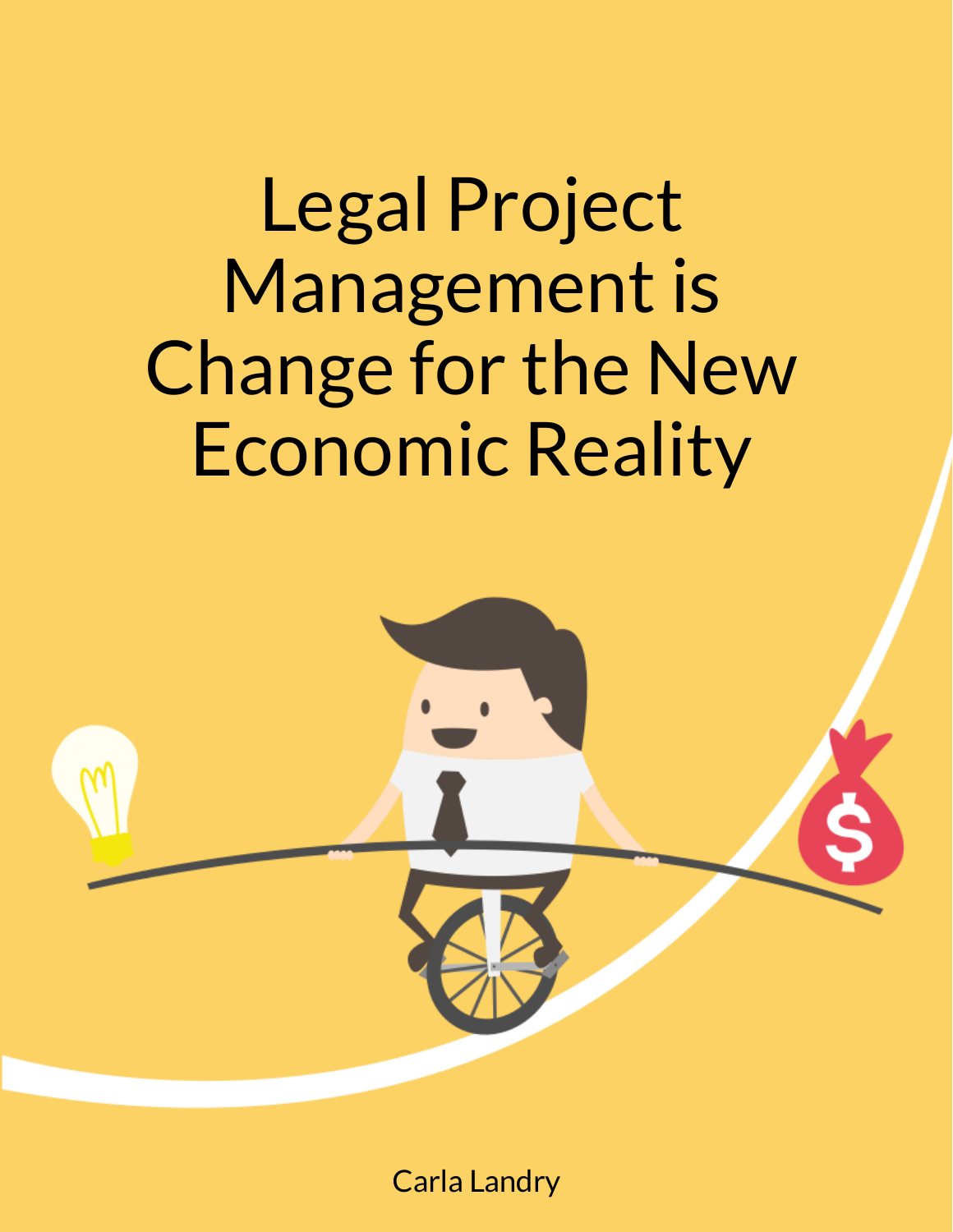### Table Of Contents

| Introduction                         | $\overline{2}$ |
|--------------------------------------|----------------|
| What's the Big Deal About Processes  | $\mathcal{S}$  |
| Leveraging Your LPM Technology Spend | 6              |
| People and Legal Project Management  | 9              |
| About the Author                     |                |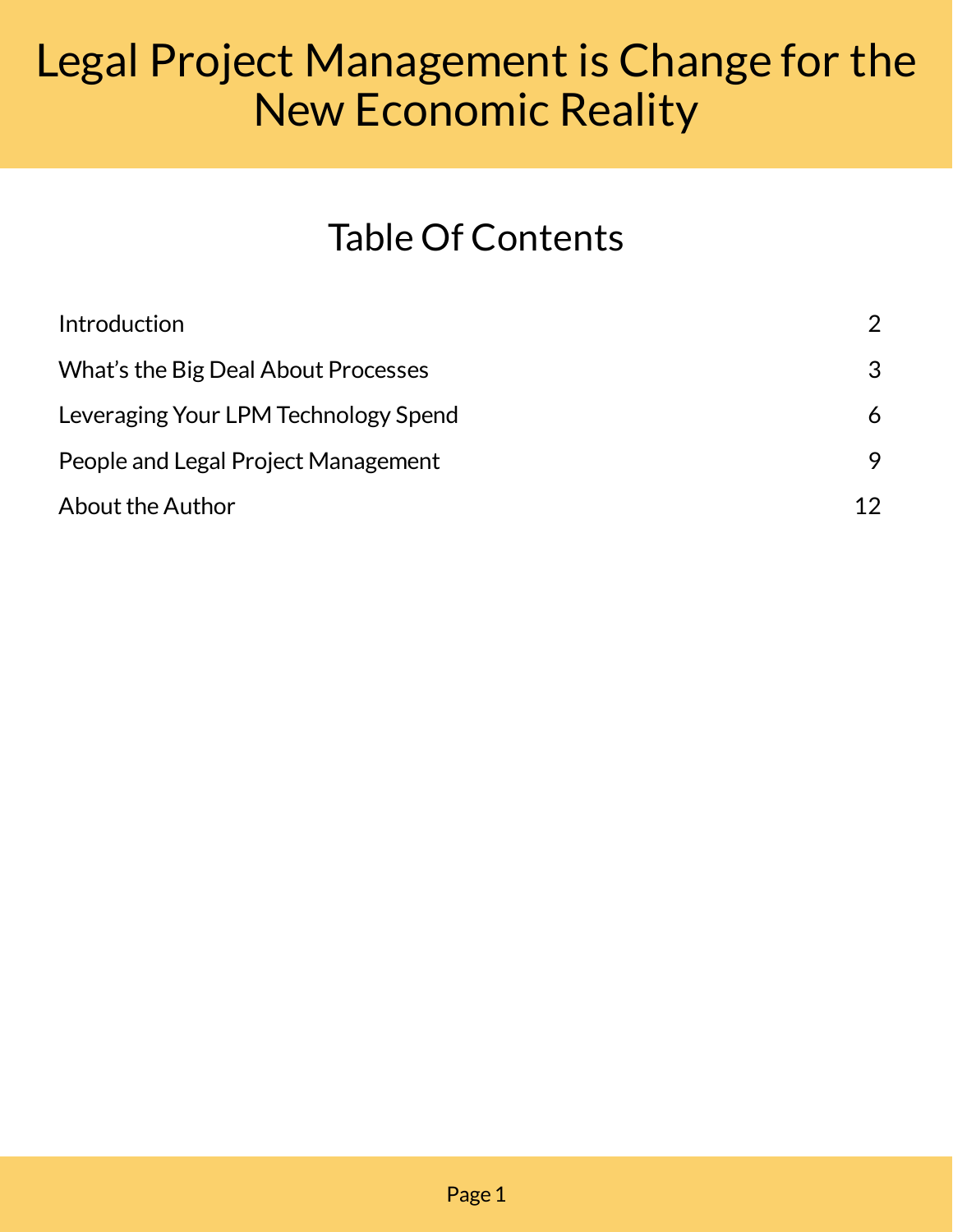

### <span id="page-2-0"></span>Introduction

It doesn't seem possible that project management in its modern form has only been around for six or seven decades. Today, it's not even the gold standard for the world's most profitable companies; it's business as usual.

Now law firms are faced with the same opportunity to apply project management techniques to how they serve their corporate clients. Clients certainly aren't complaining; in fact, they are insisting that law firms give them the level of transparency and accountability that project management tools deliver.

When a law firm provides its client with a quote, no matter that it was only an estimate, they expect the lawyers to strictly adhere to that figure. Otherwise what follows are difficult conversations, disgruntled clients, and, ultimately, write-offs that harm both the bottom line and the ongoing relationship.

Lawyers, regardless of budget, strive to achieve the best possible outcome for their clients. That much is clear. Keeping an eye on the budget is not incongruent with this goal. Firms can and should actively manage the delivery of their legal services. If partners expect their firms to profit and grow, as well as to manage client expectations and engender trust, legal project management (LPM) is the clear solution.

Nothing is more frustrating for top lawyers than wasting time mired in the weeds, doing things that are both a waste of energy and talent. Sure, the details matter...a lot. Clerical duties slip into any profession. And, of course, no attorney wants to spend hours doing work they can't justify billing. But when the matter is at stake, and things are threatening to go awry, professionals will do whatever it takes to get to the desired outcome. That's what good lawyers do.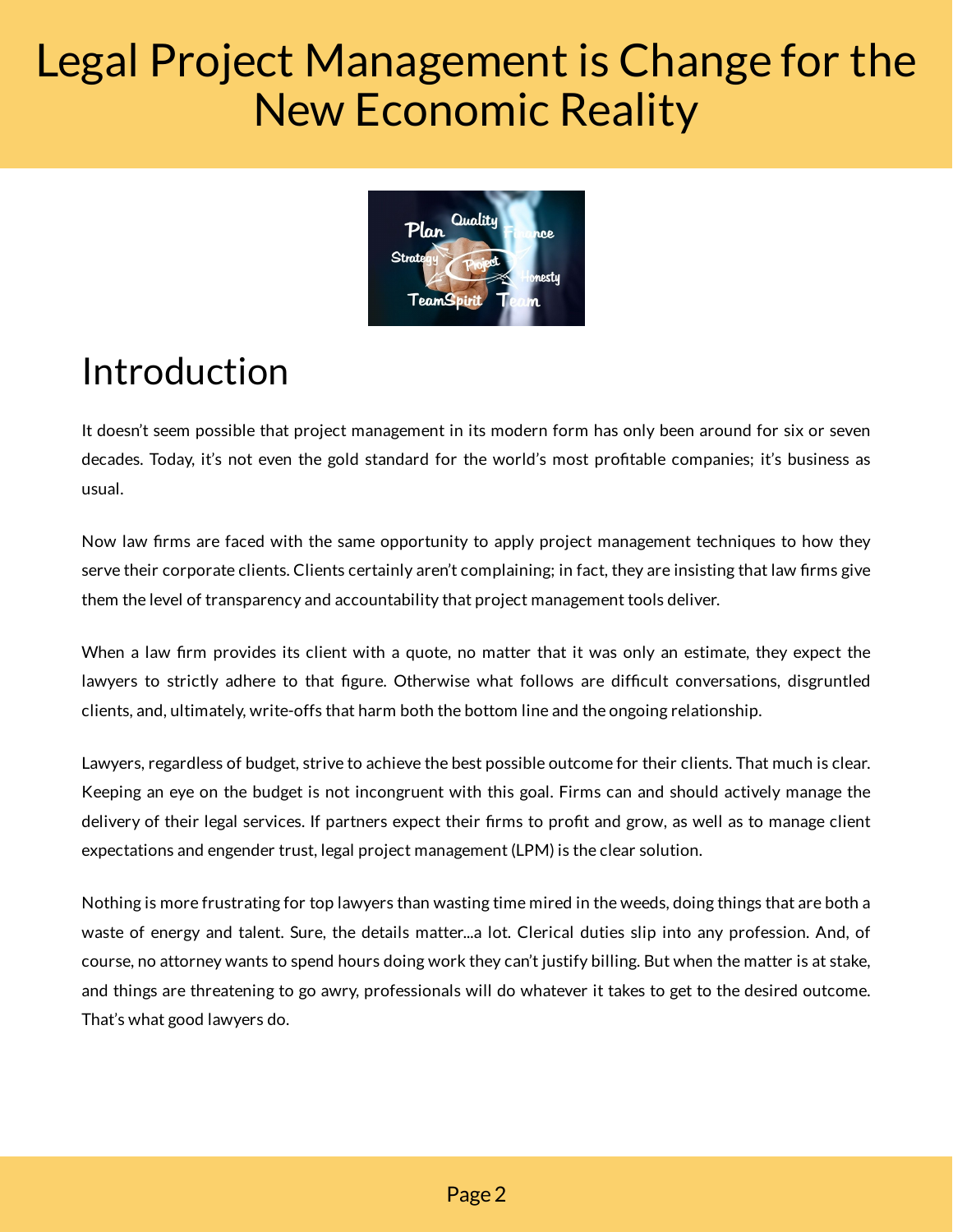The economic reality is clear, however: Firms are leaving significant dollars on the table. Even measured against worked (or agreed) rates – which are already discounted – collected realization rates hover below 90%.

Is that a good enough argument for change? It should be. Lawyers need to do more than get it done by any means necessary; rather, they need to manage effectively and execute flawlessly. The superstars who meet this benchmark are able to hone in on the scope, define the tasks, and determine a realistic schedule that aligns with client expectations.

Legal project management is the name of the game.

Make no mistake about it, though: LPM involves some shift in firm culture. Yes, you can press-apply an LPM solution, train a few key players, and never improve the bottom line, let alone deliver exceptional value to clients. Many firms have taken this half-step. Management 101 tells us that true change happens at the systemic level, though, through a reengineering of (1) the processes, (2) the supporting technology, and, of course, (3) the people and their behaviors.



### <span id="page-3-0"></span>What's the Big Deal About Processes

Project management, in its original iteration (in traditional business), featured quality, cost, and the rigid adherence to a schedule. Professionals are fine with the quality part of the equation. But most lawyers really did not sign on for the latter two.

So, how do you inspire your associates, let alone your partners, by saying, okay, this year we're going to minimize billable hours and strictly follow the plan? Of course, it's not going to happen like that.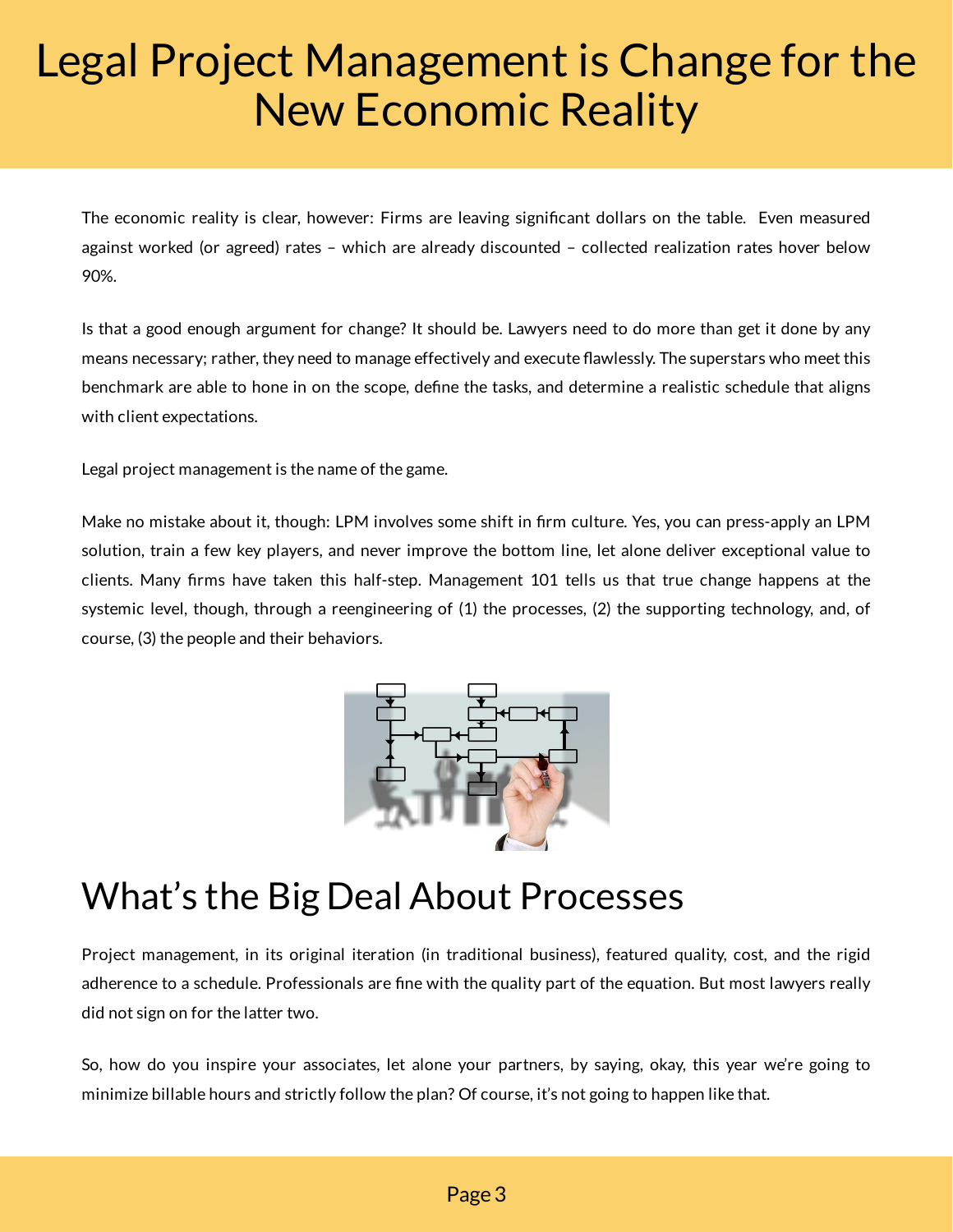But you do need to get people on board, especially right now. Resistance occurs, in part, because LPM changes the way lawyers price the job, how they manage their matters, and, ultimately, how the work gets done. Nobody likes change.

It's clear why clients are increasingly demanding LPM. As work settles into its new post-pandemic normal, they will demand even more. In order to implement it effectively, however, you must think in terms of what LPM means for the firm. When done right, it promotes efficiency and effectiveness, allowing the firm to increase profits. These benefits are an easier sell than the features.

#### Still, how do you get there?

LPM requires some change. You're going to pull the change management levers of people, technology, and process in order to gain growth, efficiency, and effectiveness. If you recall Change Management 101, you need to invest in all three to get sustainable, systemic change in your firm. You can't simply buy the latest gee-whiz software (technology) and expect (people) to sustain meaningful change. Moreover, LPM is not a series of procedures accompanied by formulaic spreadsheets and templates.

So, let's start with process. But what exactly does that mean for LPM? Here are three principles you should keep in mind:

#### Avoid Paving Cow Paths

Too often, change is about taking bad processes and making them faster. The cows walk here? That's where the cars should go. That's not always the best solution. Yet it is frequently how change occurs. Take time to question how you've always done things. A candid discussion will foster buy-in among the people who are behind these processes and lead to better decision‑making about the solutions.

Do not shortchange the process work by relying on old flowcharts and process diagrams, or, worse, borrow something that works for a similar organization. Your firm has its own unique set of challenges and circumstances, not to mention its own strategies and objectives.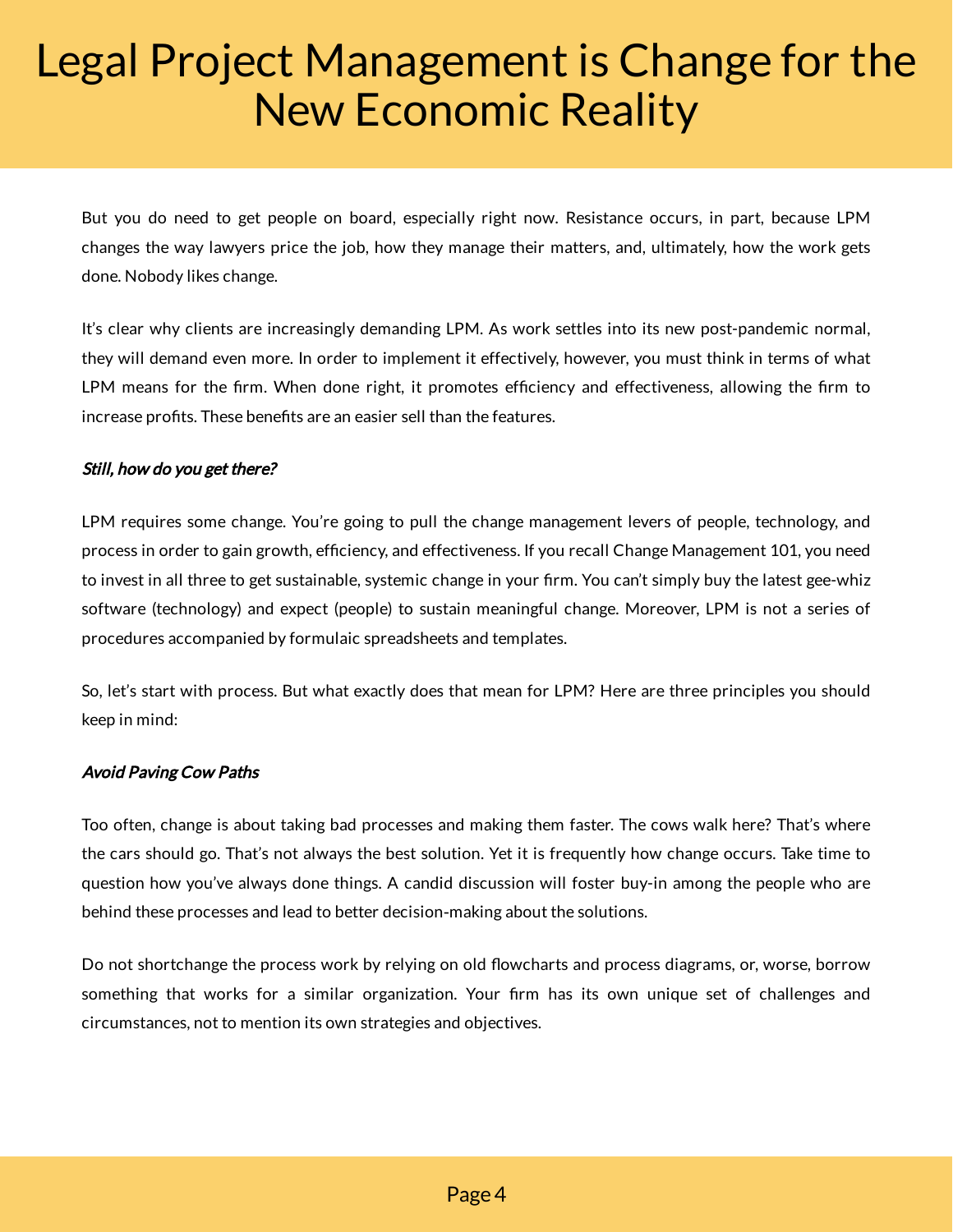#### Link Process Objectives to LPM Initiatives

The processes that will impact LPM should be firmly linked to LPM objectives. This isn't merely a theoretical exercise; it should be part of an actual planning meeting. Prior to starting a single process initiative, define the problem you are trying to solve. The improvements made should benefit the organization as a whole, or, at the very least, not harm one department at the expense of another.

What happens if it's not clear to your constituents why process matters...if the steps suddenly seem too complicated? Then you've either failed to make your case or you are moving too quickly, maybe both. Milk the discussion for objections and treat opposing viewpoints with respect. When you reach a consensus, distill the benefits down to a single guiding principle: "We will improve our value-add to clients." "We will reduce our overall cost." The new economy demands a strong benefit.

#### Make Sure Someone Owns the Processes

A capable somebody within the organization cares deeply about this process and understands its impact on the firm's viability. Assign that person the role of process owner. A process without an owner is like a boat without a rudder. The process owner must be able to identify where their actions intersect with others.

Although the process owner is not likely to be fully trained in process improvement or project management, they should be coachable. They must also have an organizational vantage point and be able to influence other areas outside of their span of control. The process owner provides a single point of contact for the legal project manager and holds the key to successful implementation.

What happens at the three-way intersection of process, technology, and people? Enhanced communications, delighted clients, and fewer collisions among the cows. These steps are geared toward overcoming any natural resistance to change and building a foundation upon which the firm can thrive. Given the right processes, executed in the right way, you'll see real improvement in your ROI.

If there was ever a time to do the things that make a significant difference to your bottom line, that opportunity presents itself now.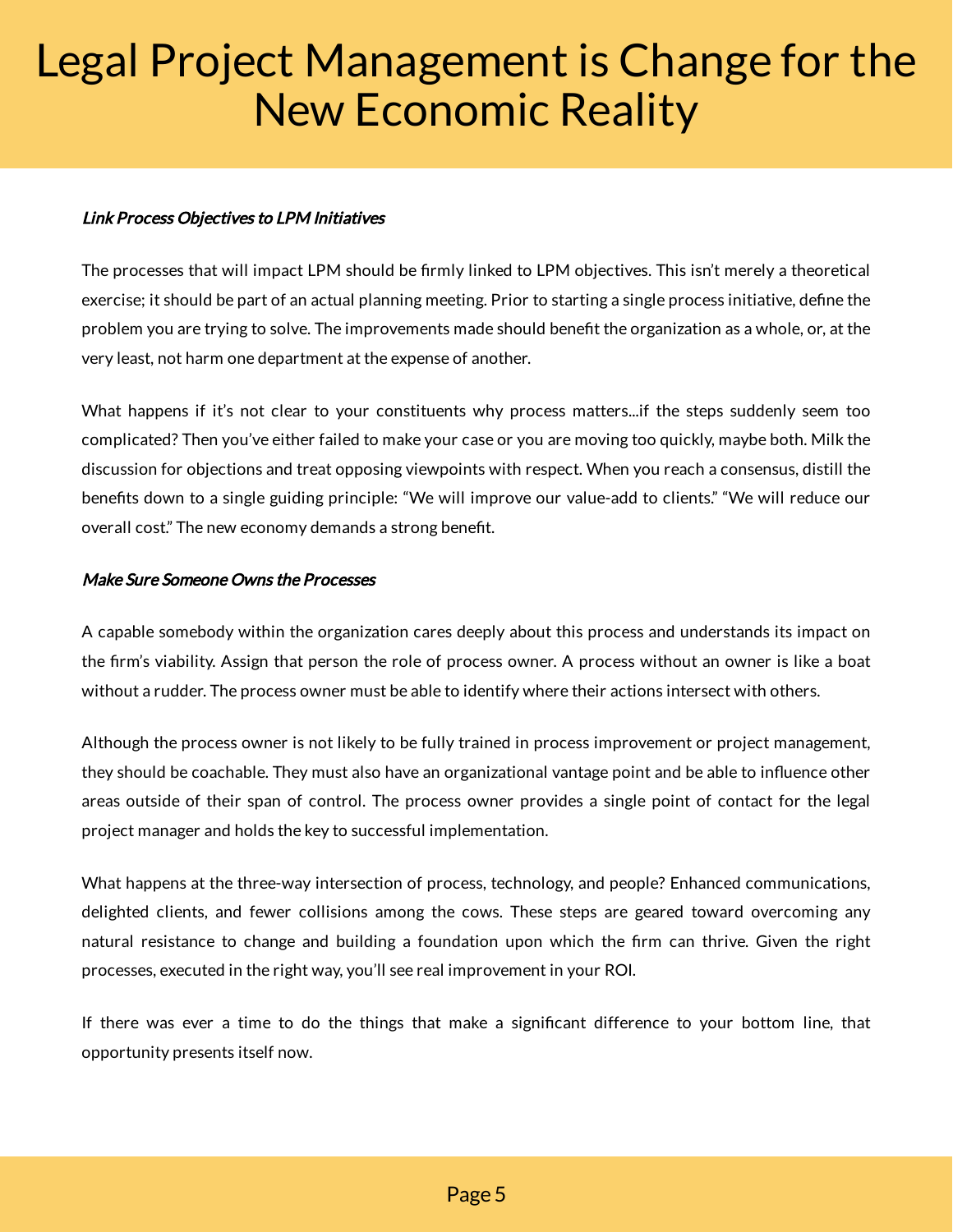

### <span id="page-6-0"></span>Leveraging Your LPM Technology Spend

Technology is not the only answer. In fact, you don't even need technology as part of your legal project management initiative. But let's just say that carefully selected technology not only saves time, but allows lawyers to focus on… wait for it... the practice of law.

LPM, when it's embedded in the fabric of the firm, changes everything. Unstructured and ad-hoc systems become replicable and transparent. Byzantine and ad-hoc processes are overhauled. Clients, who demand efficiency, are satisfied. But it has to be done right. This means putting in place the people, processes and technology that support your initiative.

Let's focus on technology. Not brands and types; today we're technology agnostic. Rather, let's look at five success factors that will help make the most of your firm's technology spend.

#### 1. Showcase the Value-Added

You're crushing your goals. You're exceeding your targets. You have gains from unlikely places. You have a story to tell. Look for LPM technologies that let you define, measure and track data and performance metrics that prove success. This means you'll need robust and flexible reporting capabilities.

Involve project teams and their clients, to the extent possible, in defining meaningful performance indicators and in the design of understandable report formats. All technology must support transparency, helping the project team to align with the clients' business objectives. As you demonstrate value, you'll build the critical buy-in needed to help your technology initiatives succeed.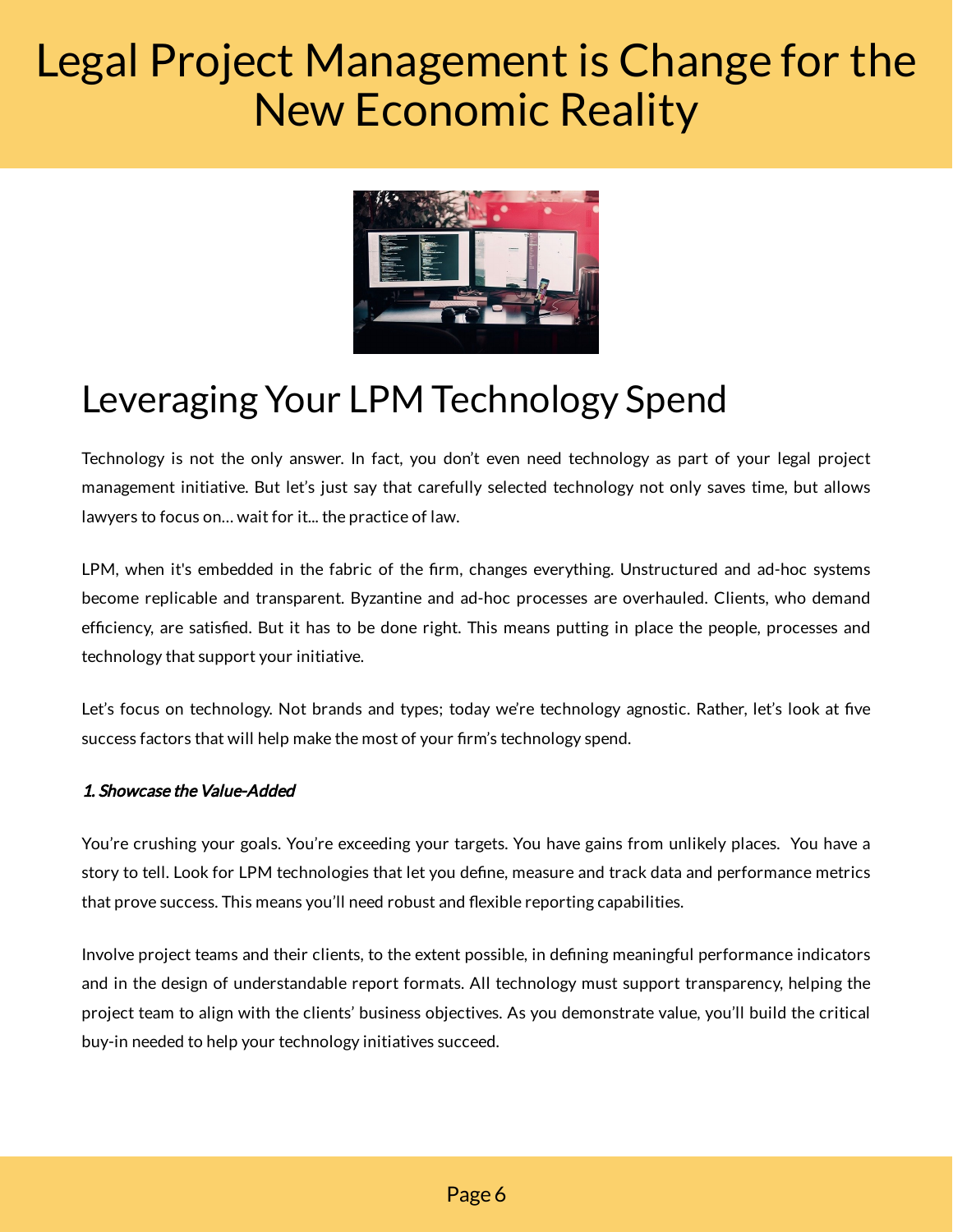#### 2. Define Realistic Goals

Since the 1980s, there has been a loud buzz surrounding technology-spurred productivity gains. In actuality, the U.S. [statistic](https://review.chicagobooth.edu/economics/2018/article/why-hasn-t-technology-sped-productivity) has grown by just 1.2 percent annually since the mid-2000s. Every gee-whiz technology is supposed to increase productivity. Ask how. Demand specifics from your technology vendors. Make sure you're measuring what you care about most. And then build your key performance metrics to capture this data.

Be realistic about what the technology actually delivers. If the solution is allowing attorneys more time to practice law, make sure you answer a key question your partners will have: How does this translate to the bottom line? If it doesn't, you'll need to reevaluate your technology selection.

#### 3. Design <sup>a</sup> Dashboard for Busy Attorneys

The value of project management must be boldly communicated. One of the best ways to do this is via a welldesigned dashboard. However, you should caution your technology vendors against the tendency to 'geek out.' This is not the place to put all the bells and whistles. Make sure that the LPM technology selected includes a user-friendly, customizable dashboard with plenty of white space. This allows practice group leaders and team managers data-based visibility into performance without having to crunch numbers or chase down busy project members.

Leaders and managers, of course, must take a primary role in defining what they want to see and how often they want to see it. Once they have clear evidence of LPM success, these leaders will become the biggest champions of your initiative.

#### 4. Emphasize Collaboration

The work-from-home (WFH) reality is difficult for those who are unfamiliar with collaboration platforms. In addition to Skype and Zoom, law firm employees will need to collaborate on project management activities. Are you currently supporting internal and external collaboration for geographically-dispersed teams? Ensure that your project management platform makes it easy to share information. Not only will this create greater coordination among team members, the group will feel more cohesive.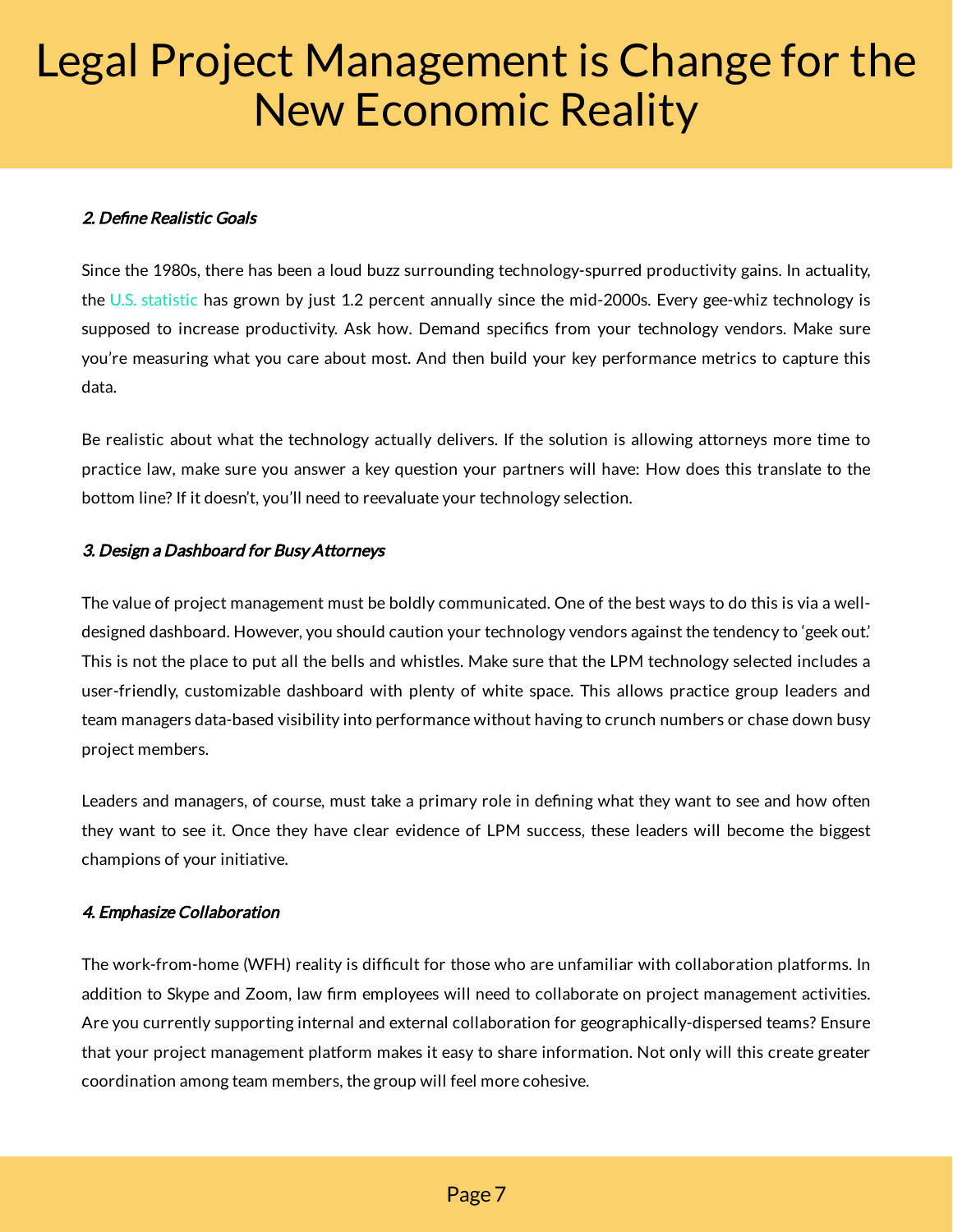During these times of social distancing and WFH, it is particularly important to maintain the firm's culture and facilitate intergroup learning, so that project management becomes a way of life for the new normal.

#### 5. Train for Operational Excellence

In the past, many practices achieved good success by either following the cow path or blazing a trail for each new matter. Others took a more structured approach with somewhat defined processes and systems. Both, however, missed out on the nuanced elements of optimized project management. That was before clients demanded more. Consider training both lawyers and staff to instill the operational discipline required to help LPM succeed. Your training should achieve the following:

- Everyone is on board and understands the importance of LPM
- Everyone understands their role and its contribution to the success of LPM
- Managers use KPIs and metrics to align their efforts with client objectives
- $\bullet$  The firm's metrics encourage behaviors that deliver value
- There are well-defined resources in place to support transparency

Granted, not everyone is going to be a project manager. They don't have to be. But proper LPM training underscores the importance of providing value-added service to clients and cultivating operational excellence. The results can take a firm from good to great.

One final point: Want to ensure the adoption of new technology? Make it immediately salient by integrating it into the broader LPM initiative. There is no better way to help employees grasp the big picture.

Of course, technology without smart people and supporting processes simply will not deliver the productivity gains promised. You need all three.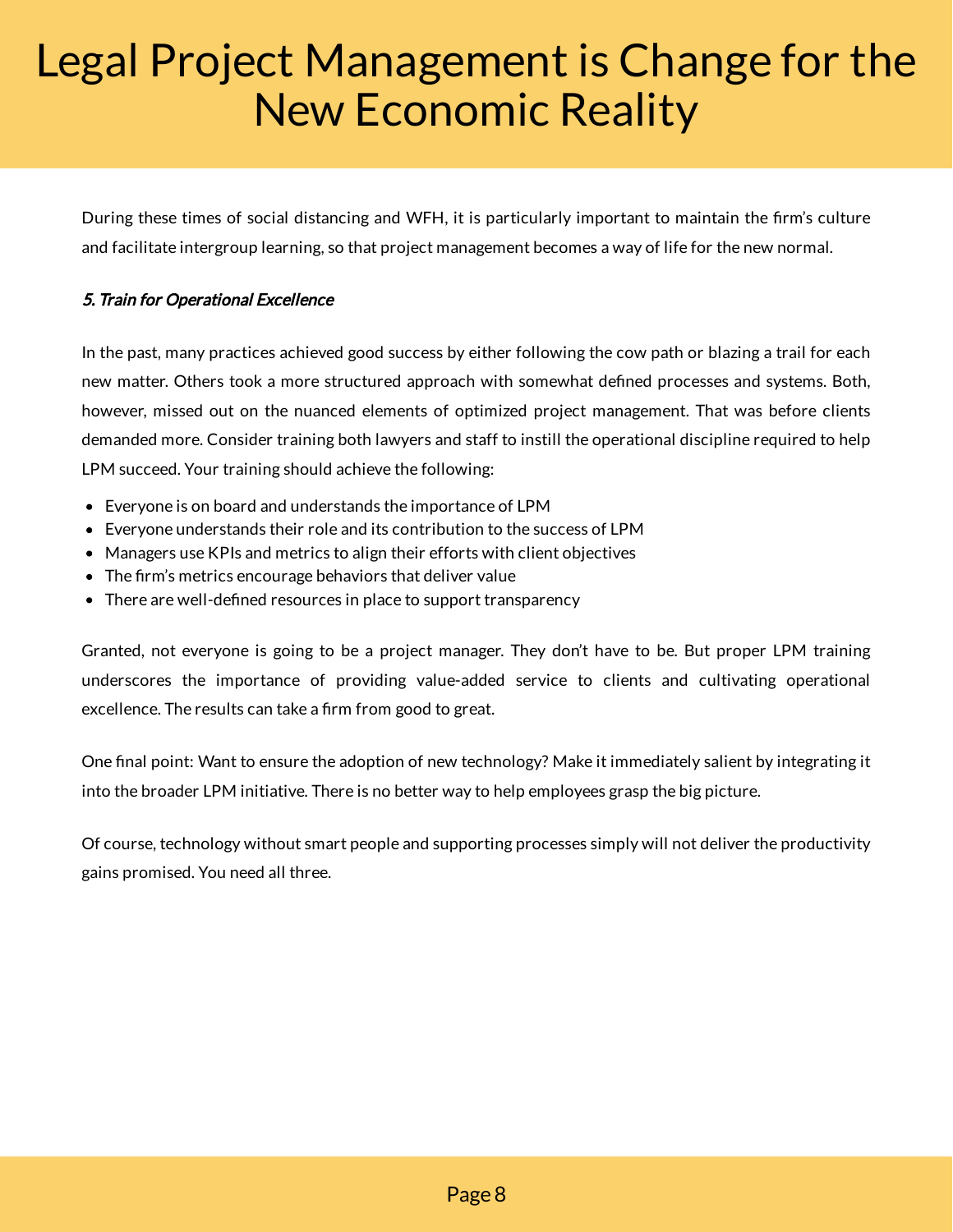

### <span id="page-9-0"></span>People and Legal Project Management

At the end of the day, LPM is about how people perform their jobs. Period. You can install some fancy new technologies and implement even more souped-up processes. But there is no LPM without people. If you're going to deliver value, you'll need to capture the hearts and minds of the people who comprise your firm.

Long gone are the days when employees did things just because you said so. And thankfully so. Because the more you engage your lawyers and your staff in the LPM initiative, the better your outcomes will be. LPM done right will transform your firm and yield a competitive advantage that surprises and delights your clients. In case I haven't said it strongly enough, LPM has the power to transform. But you'll need to tap into the power of the people.

Here are three areas that you can focus on to ensure that people  $-$  arguably, the most important element of transformational change — fully support the success of your LPM initiative.

#### 1. Find sponsors who are committed to LPM

It's one thing to talk the talk. It's quite another to match your actions to your words. The most successful LPM initiatives have leaders who are vested in the project's success. Sponsors have an important role. Although they don't manage any part of the project, they help to create a climate where LPM can succeed. As such, your sponsor should be an executive committee member or come from the partnership ranks. If your sponsor already believes in LPM, great. If not, you'll need to present a strong business case… and keep presenting it until you have an evangelist.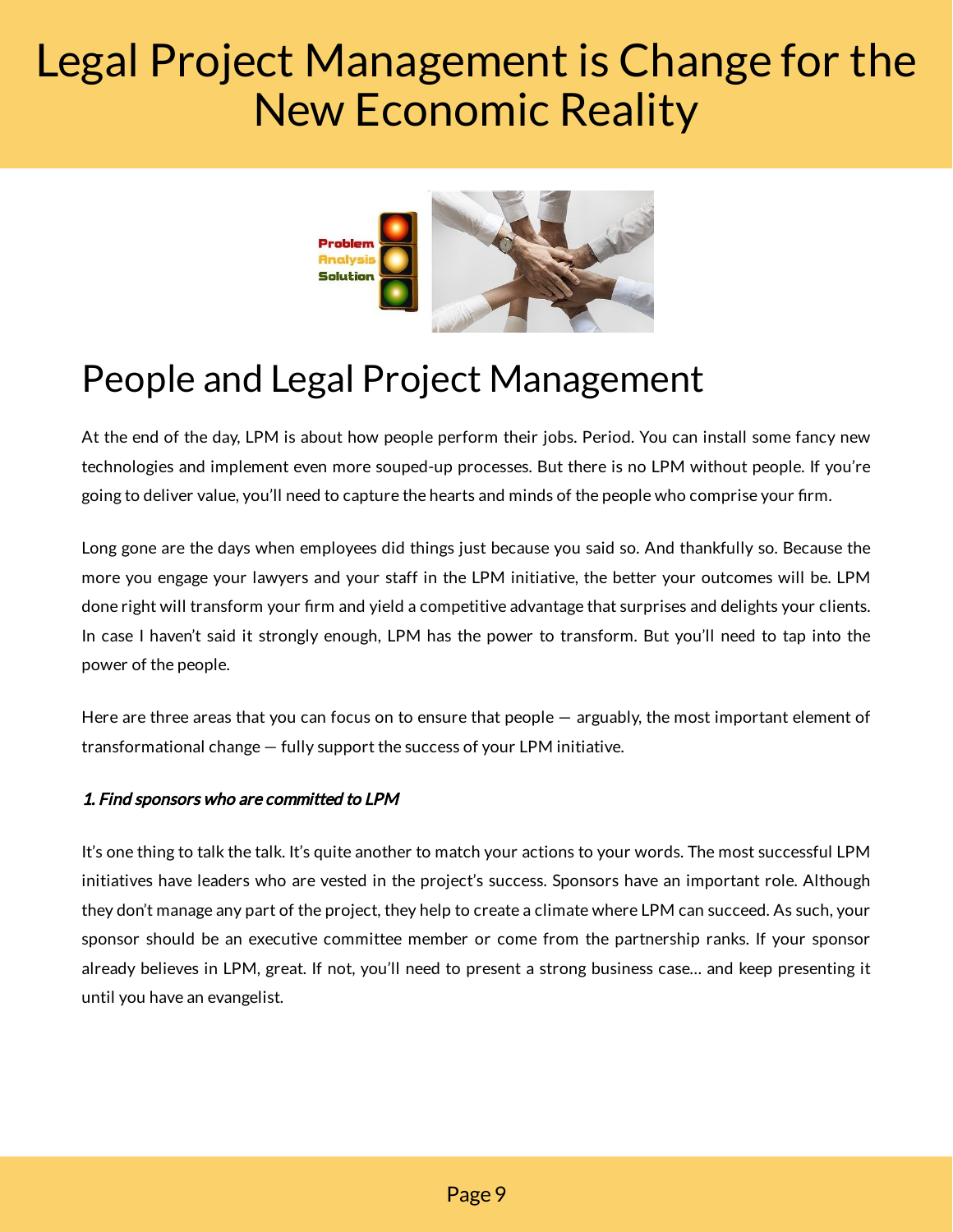Identify your sponsor and meet with them early on. Encourage the sponsor to be involved as much as possible. Don't worry that it's too much. The most effective sponsors are already busy, so you must find ways to keep them engaged and involved. You want to make sure they don't lose interest or are distracted by other priorities. Invite your sponsor to speak at your project kick-off meeting, attend an occasional team gathering, or test run your training.

In order for a sponsor to be effective, they must be:

- Ready to use their significant influence to drive the right behaviors
- Able to either commit resources or persuade others to commit resources
- Eager to visibly and vocally support the efforts and achievements of the LPM team
- Available to resolve conflicts and advocate across departments when necessary

#### 2. Ensure that rewards encourage the desired outcomes

If there is a mismatch between what your firm asks people to do and the actual outcomes, there's probably a very good reason. It's likely that the wrong behaviors are being rewarded. Sure, sometimes people do things that make no sense. And there are plenty of arguments that say that carrots and sticks don't actually work. But if you honestly examine the reward systems in your law firm, you will probably find that lawyers and staff generally do what they are incentivized to do.

In order to ensure that the rewards match the LPM outcomes, you'll want to clearly define your objectives in advance. Then ask both your team and your sponsors how best to encourage the necessary actions. Make sure that all of your systems are aligned to meet your goals. This includes how the firm rewards and promotes, as well as assigns matters.

Change the systems that need to be changed. Nothing is too sacred to ignore. And memorialize everything. If you are to realize the full benefits of LPM, you cannot rely on tribal memory. Neglecting to take these important steps may mean that any changes you make will be temporary at best.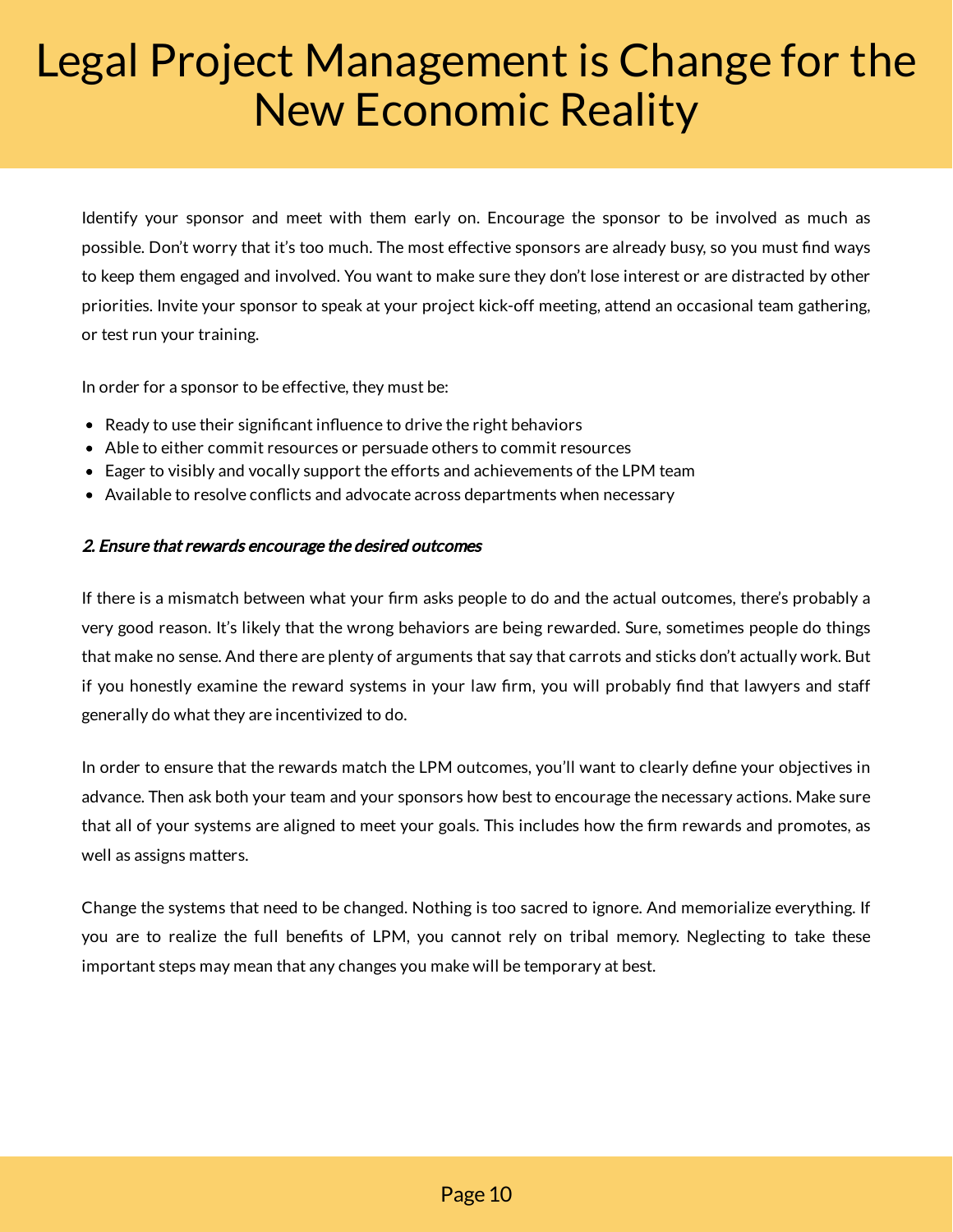#### 3. Train your people before time and just-in-time

If you expect LPM to become business-as-usual, you need to invest in training. There will be some heavily institutionalized habits to overcome. These habits exist at every level of the firm and they are part of the culture. You'll need to ensure that all of the people involved in LPM have bought into the goals and objectives of the initiative.

Of course, this includes project managers and leads. But it also includes other lawyers and staff who may play tangential roles. They may not need project management skills per se, but they do need to understand how LPM supports firm values, what it means to clients, and how the firm will attain success.

Do not train technical skills too far in advance. People may forget what they learned and never give LPM a fair chance. Some will never admit that they have forgotten how to do the thing or that they didn't get it the first time. If you need to, provide self-directed refresher training.

As mentioned, clients, if they were demanding before the economic downturn, will be even more demanding now. I've given you some tools to get started. There's no better time than the present.

One of the best things about LPM implementation is that it's easy to be transparent and honest about what it entails. Focus on your objectives. Clients will get what they want. Life will go on. It's important to demonstrate to people  $-$  your lawyers and staff  $-$  the way to succeed. It's a big job, but if you do it correctly, they will make it happen.